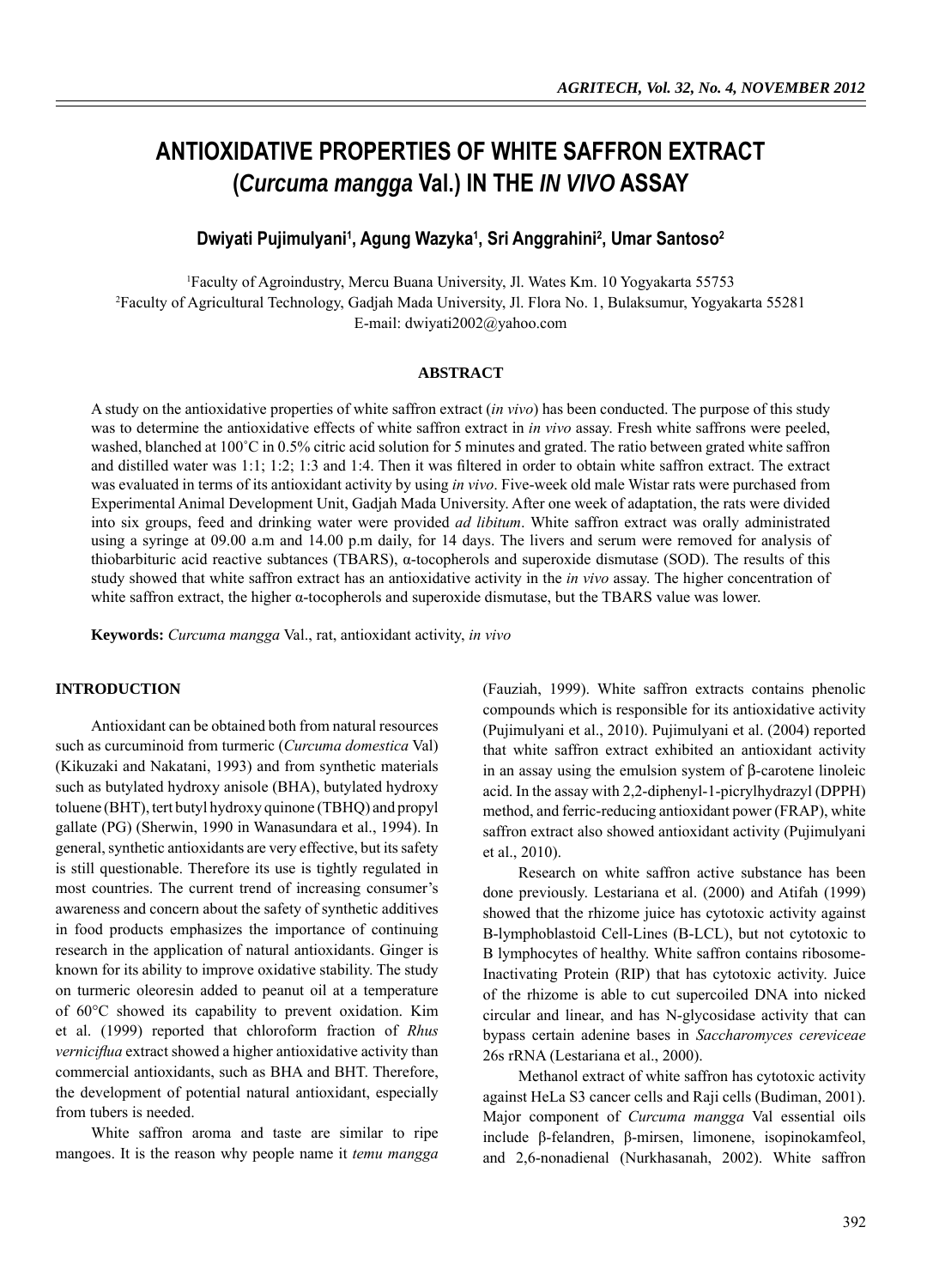essential oil showed cytotoxic properties against cancer cells Raji greater than HeLa S3 cancer cells. According Karioti et al. (2007), in general diterpenoid is potential immunomodulator. Shiyan (2008) showed that ethanol extract of white saffron can increase the antibody. According to Abas et al. (2004), white saffron extract showed antioxidant activity, that was tested by the FTC method and thiobarbituric acid (TBA).

Some studies showed that blanching increased antioxidant activity. Blanching of wheat with pressure at 100ºC after harvesting increased the total phenol of wheat powder (Cheng et al., 2006). Corn blanching with autoclave increased its total phenol (Randhir et al., 2008). The antioxidant activity of beans, corn, and tomato using DPPH method increased after blanching (Kwan et al., 2007). Brussel sprouts (*Brassica oleracea* L.), after water blanching at 100ºC for 2 and 3 minutes, have higher antioxidant activity compared to fresh brussel sprouts (Viña et al*.*, 2007; Olivera et al., 2008). Bilberry extract was heated at 100ºC for 10 minutes had higher antioxidant activity compared to fresh extract, because glycoside was hydrolized into aglycon anthocyanidin and sugar (Yue and Xu, 2008). Zhang et al. (2004) and Sadilova et al. (2006) found that hydrolysis of glycoside anthocyanin into anthocyanidin occurred during heating in acidic condition.

The objective of this study was to examine the antioxidative properties of blanched white saffron extract in experimental rats (*in vivo*) and analysis was performed for TBARS, α-tocopherol and superoxidative activity of the livers and in serum.

## **MATERIALS AND METHODS**

The main material in this study was white saffron rhizomes (*Curcuma mangga* Val.) purchased from local market, butylated hydroxyanisole (BHA), as a reference of antioxidant was purchased from Sigma Chemicals (St. Louis, MO, USA). The equipments used were HPLC, centrifuge, vortex, spectrophotometer (Shimadzu UV-Vis 1601), rotary evaporator (Buchi Rotavapor R-114), microsyringe, and magnetic stirrer.

#### **Preparation of White Saffron Extract**

White saffron rhizomes were selected, peeled, washed, blanched in the 0.5% boiling citric acid solution at 100°C for 5 minutes and grated. White saffron extract was prepared by extracting grated rhizomes with a 1:1, 1:2, 1:3 and 1:4 ratio of grated rhizomes to distilled water, and finally filtered with cheese cloth. White saffron extract was ready to use for *in vivo* assays.

#### **The Assay of Antioxidant Activity** *In Vivo*

The antioxidant activity of white saffron extract was *in vivo* method. Five-week old Wistar rats were purchased from UPHP, Gadjah Mada University. Forty two rats were divided into six groups (seven rats/group). The rats were kept individually in cages at a room with temperature of 27+1°C and humidity of 70  $\pm$  5%. The feed and drinking water of rats were provided *ad libitum*. White saffron extract was orally administrated using a syringe at 09.00 a.m and 14.00 p.m daily for 14 days. After one week adaptation with standard diet of AIN-93G, the six groups were fed with rancid peanut oil, with the basic composition followed standard diet of AIN-93G (Table 1.).

Table 1. The composition of the normal diet and rancid peanut oil diet

|             | peanut oil diet                 |
|-------------|---------------------------------|
| (mg/kgdiet) | (mg/kgdiet)                     |
| 397.486     | 397.500                         |
| 200.000     | 200.000                         |
| 132.000     | 132.000                         |
| 100.000     | 100.000                         |
| 70.000      |                                 |
|             | 70.000                          |
| 50.000      | 50.000                          |
| 35.000      | 35.000                          |
| 10.000      | 10.000                          |
| 3.000       | 3.000                           |
| 2.500       | 2.500                           |
| 0.014       |                                 |
|             | $\text{AlN-93G}\# \text{ diet}$ |

# J. Nutr.123: 1939-1951 (1993)

Wako Pure Chem. Ind. Ltd.

\*\* Lab. of Mercubuana University (stored in the room temperature for 2 years)

The six group in the research: group I was fed with blanched white saffron extract (white saffron:distilled water  $= 1:1$ ), group II was fed with blanched white saffron extract (white saffron : distilled water  $= 1:2$ ), group III was fed with blanched white saffron extract (white saffron : distilled water  $= 1:3$ ), group IV was fed with blanched white saffron extract (white saffron : distilled water  $= 1:4$ ), group V was fed with non-blanched white saffron extract (white saffron : distilled water  $= 1:1$ ), group VI was fed with distilled water (without white saffron extract)

At the end of the experimental period, the rats (seven in each group), were anaesthetized under Nembutal. After opening of the abdominal cavity the livers were perfused with 0,9% NaCl solution via the portal vein. The livers were removed for the analysis of α-tocopherol, thiobarbituric acid reactive substances (Ohkawa *et al*, 1996). The serum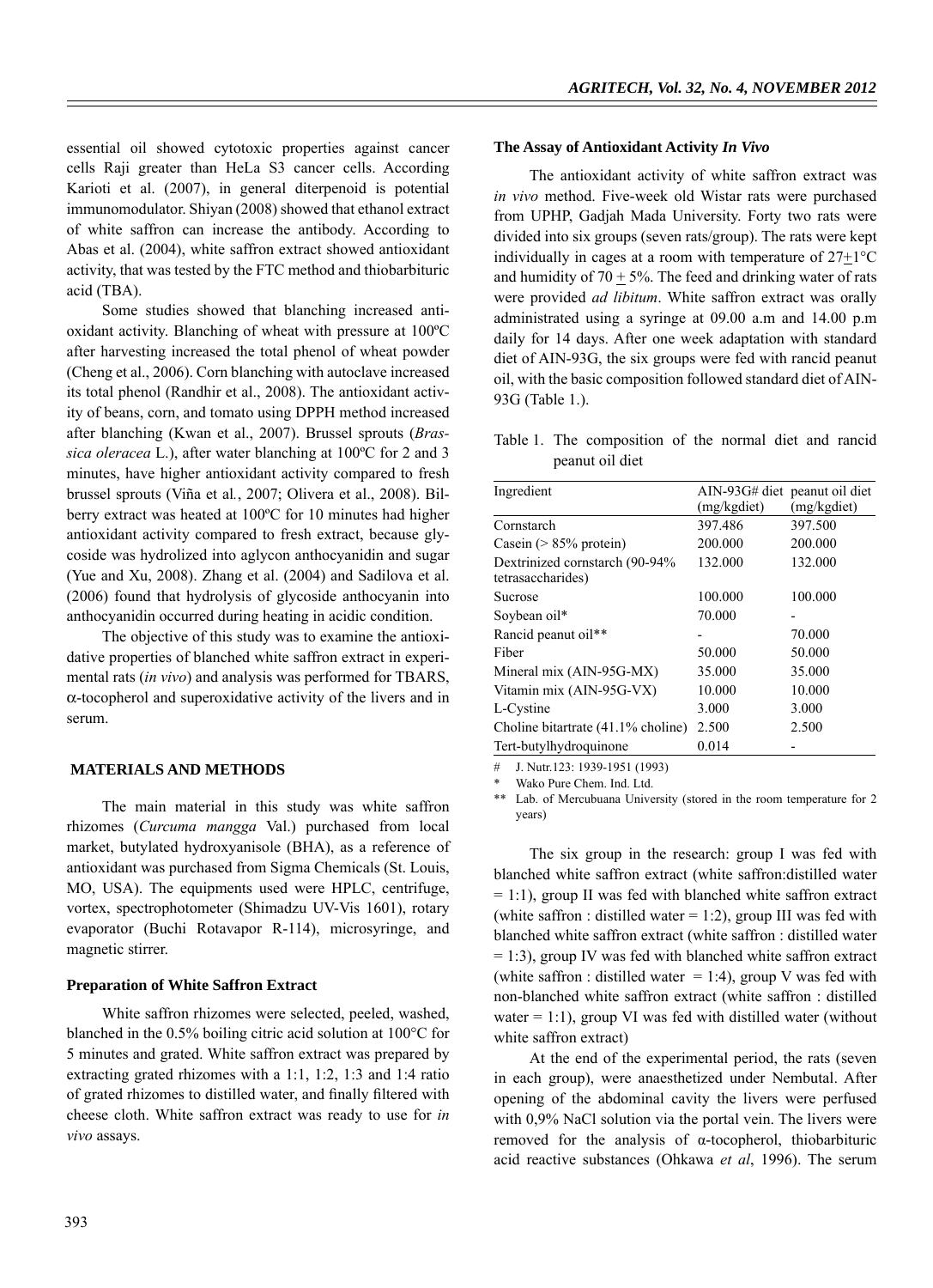was removed for TBARS analysis, α-tocopherols, and SOD (Oyanagui, 1984).

#### **Statistical Analysis**

Results from *in vivo* experiments were analyzed by Duncan's multiple range test to detect inter group differences where  $p$ -values  $\leq$  0.05 were considered statistically significant.

## **RESULTS AND DISCUSSION**

## **TBARS Value of Serum and liver**

The value of TBARS serum and livers, which were added with oxidized peanut oil diet and white saffron extract are shown in Table 2.

Table 2. TBARS Value of serum and liver

|                               | No Treatment                                    | <b>TBARS</b> serum<br>$(n \text{ mol } MDA/ml)$ | <b>TBARS</b> liver<br>$(n \text{ mol } MDA/g)$<br>tissue) |
|-------------------------------|-------------------------------------------------|-------------------------------------------------|-----------------------------------------------------------|
|                               | Extract of $KP: Dw = 1:1$                       | $2.85 \pm 0.06$ <sup>a</sup>                    | $3.83 \pm 0.12$ <sup>a</sup>                              |
| $\mathfrak{D}_{\mathfrak{p}}$ | Extract of $KP : Dw = 1:2$                      | $3.09 \pm 0.05^{b}$                             | $4.29 \pm 0.16^{b}$                                       |
| 3                             | Extract of $KP : Dw = 1:3$                      | $4.83 \pm 0.06$ °                               | $4.54 \pm 0.06$ c                                         |
| 4                             | Extract of $KP: Dw = 1:4$                       | $5.50 \pm 0.03$ <sup>d</sup>                    | $4.73 \pm 0.07$ <sup>d</sup>                              |
| 5                             | Extract of KP : Dw = 1:1 (TB) $6.73 \pm 0.07$ ° |                                                 | $4.97 \pm 0.07$ °                                         |
| 6                             | Control (Distilled water)                       | $7.16 \pm 0.04$ f                               | $5.17 \pm 0.06$ <sup>f</sup>                              |
|                               | $KP$ : white saffron                            |                                                 |                                                           |

TB : Non Blanching

Dw : Distilled water

Means with the same superscript in the same columns are not significantly different

Table 2 shows that the diet of oxidized peanut oil causes the value of serum lipid peroxides to be higher than the rats which were given white saffron extract orally with 1 ml/rat twice a day for 14 days. It shows that oxidized peanut oil containing unsaturated fatty acid causes cellular membranes to have lipid oxidation (Saito and Nakatsugawa, 1994; Simopoukus, 1991; Hue et al, 1989). Giving white saffron extract at all variation shows that TBARS value is significantly lower compared to the given with of distilled water. Giving blanched white saffron extract at all variation shows that TBARS value is significantly lower compared to that of given with non-blanched white saffron. This might be due to the hydrolysis of quercetin-3-rutinoside of white saffron during blanching into aglicone quercetin. It was found that quercetin showed higher antioxidant activity than quersetin-3-rutinoside as measured by FRAP method (Pujimulyani, 2010). Li et al. (2009) reported that aglicone had higher antioxidant activity than glycoside. Other study also reported that anthocyanin of bilberry extract was hydrolyzed during heating (Yue and Xu, 2008). The higher concentration of white saffron extract, the lower TBARS serum value. It shows that white saffron extract can inhibit the oxidation of lipid rat livers that were given with diet of oxidized peanut oil, this white saffron extract shows an evident of containing the antioxidant.

TBARS value of rat liver given with oxidized peanut oil diet have the same trend with that of serum, whereas, the higher concentration of white saffron extract given, the lower the liver TBARS. This suggests that white saffron extract is able to inhibit the lipid oxidation in rat livers given with oxidized peanut oil diet. Therefore, this proves that white saffron extract contains the antioxidant substance.

#### α**-Tocopherol Serum Content and Livers of Rats**

Alpha-tocopherol in the serum and rat livers with the diet of oxidized peanut oil and were given white saffron extract are shown in Table 3.

|  |  |  |  |  |  | Table 3. $\alpha$ - tocopherol in serum and liver of rats |  |  |  |  |
|--|--|--|--|--|--|-----------------------------------------------------------|--|--|--|--|
|--|--|--|--|--|--|-----------------------------------------------------------|--|--|--|--|

|                | Kel Treatment                   | $\alpha$ -tocopherol<br>serum $(\mu g/dl)$ | $\alpha$ -tocopherol<br>liver<br>$(\mu$ g/g tissue)           |
|----------------|---------------------------------|--------------------------------------------|---------------------------------------------------------------|
| -1             | Extract of $KP : Dw = 1:1$      |                                            | $13.97 \pm 0.99$ ° $0.130 \pm 0.0007$ f                       |
| 2              | Extract of $KP : Dw = 1:2$      |                                            | $11.47 \pm 0.46$ <sup>d</sup> $0.105 \pm 0.0005$ <sup>e</sup> |
| 3              | Extract of $KP: Dw = 1:3$       |                                            | $9.93 \pm 0.33$ ° $0.098 \pm 0.0004$ <sup>d</sup>             |
| $\overline{4}$ | Extract of $KP : Dw = 1:4$      |                                            | $7.77 \pm 0.18^{\mathrm{b}} 0.067 \pm 0.0008^{\mathrm{c}}$    |
| 5              | Extract of $KP : Dw = 1:1$ (TB) |                                            | $2.40 \pm 0.05$ <sup>a</sup> $0.016 \pm 0.0001$ <sup>b</sup>  |
| 6              | Control (Distilled water)       |                                            | $2.06 \pm 0.04$ <sup>a</sup> $0.015 \pm 0.0001$ <sup>a</sup>  |
|                | $KP$ vyhite saffron             |                                            |                                                               |

Dw : Distilled water

TB : Non blanching

Means with the same superscript in the same columns are not significanlly different.

Rat serum which was added oxidized peanut oil diet without white saffron extract (control) shows the lowest  $\alpha$ -tocopherol content, while rats which were given the higher white saffron obviously showed higher  $\alpha$ - tocopherol content. It shows that white saffron extract is able to inhibit the lack of antioxidants such as  $\alpha$ - tocopherol in the treatment rat. White saffron extract with blanching treatment significantly shows the higher antioxidant activity compared to the one without blanching. It is possible for white saffron without blanching process that existing pigment to function as sensitizer in the fotooxidation with the light existed (Raharjo, 2004). Pujimulyani et al. (2010) showed that total phenol and total flavonoid in blanched white saffron are higher than nonblanched ones.

Rat livers given oxidized peanut oil diet without white saffron extract showed the lowest  $\alpha$ -tocopherol content, while the rats with the higher concentration of white saffron extract showed higher  $\alpha$ -tocopherol content. Like in the serum,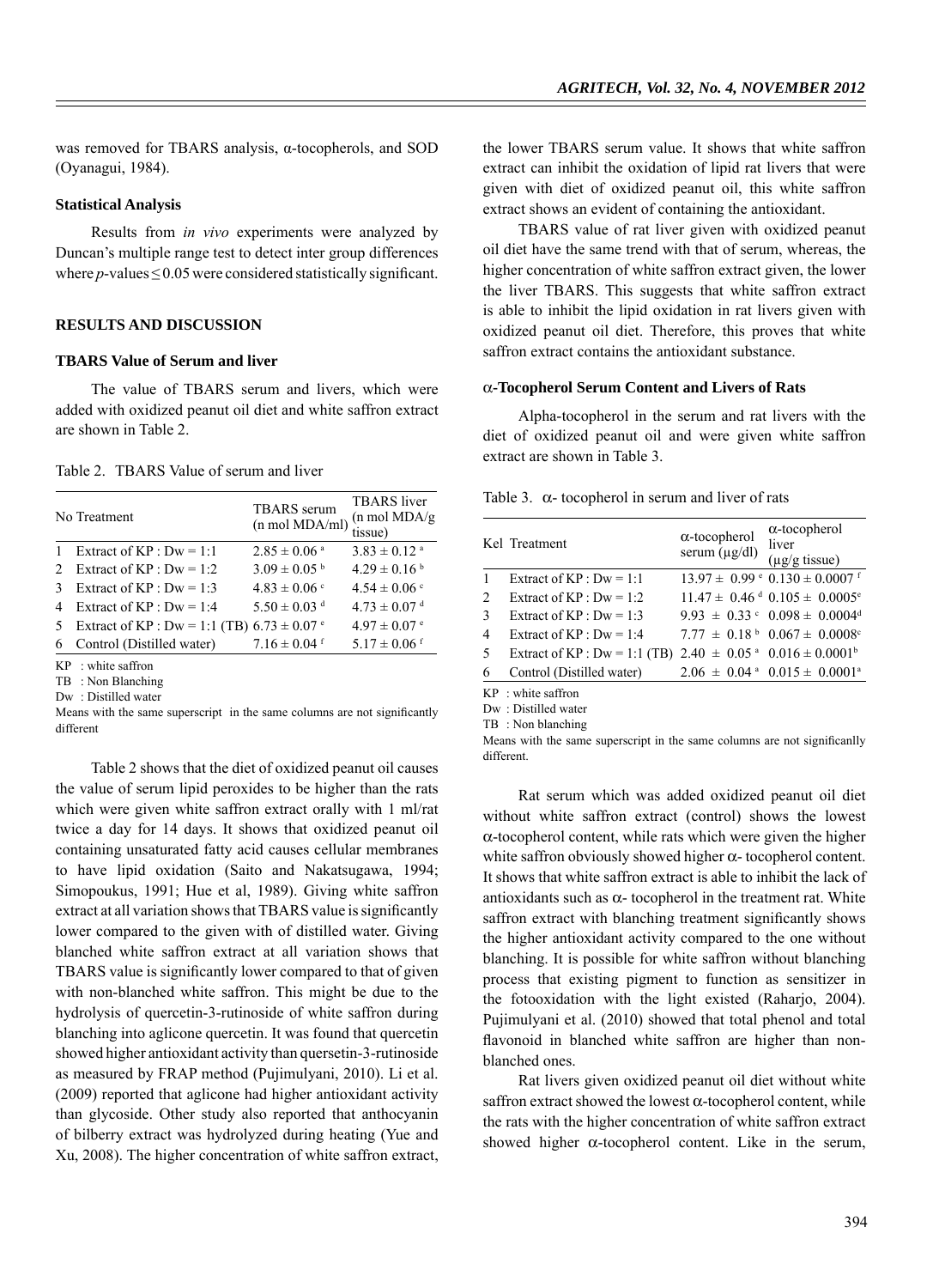α-tocopherol livers of rat control were the lowest. It proves that white saffron extract can inhibit the lack of antioxidants such as  $\alpha$ -tocopherol in the rat treatment livers.

## **Serum Superoxide Dismutase (SOD) of Rats**

SOD content in the serum of rat treatment is shown in Table 4. The table shows that there is a significant increase of SOD content of rat serums which were given white saffron extract in the various solvents used. This is related to the factors that cause the TBARS value of rats given with dietary feed to be lower. White saffron extract contains curcuminoid (Pujimulyani and Sutardi, 2003), but the existence of antioxidant activity is not only caused by the curcumnoid, but also by the fact that there are catechin (C), epicatechin (EC), epigallocatechin (EGC), epigallocatechingallat (EGCG) and gallocatechingallat (GCG) and quercetin (Pujimulyani, 2010).

| N <sub>0</sub> | Treatment                                                   | SOD (NU/dl)                  |
|----------------|-------------------------------------------------------------|------------------------------|
| $\mathbf{1}$   | Extract of $KP : Dw = 1:1$                                  | $234.14 \pm 4.91^{\circ}$    |
| 2              | Extract of $KP: Dw = 1:2$                                   | $221.71 \pm 4.00^{\text{d}}$ |
| 3              | Extract of $KP : Dw = 1:3$                                  | $199.71 \pm 4.31^{\circ}$    |
| $\overline{4}$ | Extract of $KP: Dw = 1:4$                                   | $181.86 \pm 3.98^b$          |
| .5             | Extract of $KP : Dw = 1:1$ (TB)                             | $159.86 \pm 4.02^{\circ}$    |
| 6              | Control (Distilled water)                                   | $159.00 \pm 3.06^{\circ}$    |
|                | $\mathbf{r} \cdot \mathbf{n} = \mathbf{r} \cdot \mathbf{n}$ |                              |

KP : white saffron

Dw : Distilled water

- TB : Non blanching
- NU : Nitrit unit

Means with the same superscript in the same columns are not significanlly different.

## **CONCLUSIONS**

The white saffron extract exhibits an antioxidant activity in the *in vivo* assay. The higher concentration of white saffron extract results in a higher antioxidant activity,  $\alpha$ -tocopherol, and SOD, but the TBARS decreases.

#### **ACKNOWLEDGEMENTS**

Authors wish to thank the Directorate General of Higher Education (DGHE) Ministry of National Education of Republic of Indonesia for providing fund for this study. Authors also wish to thank Pipiet Ariwibowo, S.TP, Dhani Rahmanu, S.TP, and Elies Hastarisa S.TP for their technical assistance in the Laboratory.

#### **REFERENCES**

- Abas, F., Nordin H.L., Shaari, K., Israf, D.A., Stanslasnan, J. and Yusuf, U.K. (2004)*.* Antioxidant and nitric oxide inhibition activities of selected malay traditional vegetables*. Journal of Natural Product* **65:** 831-835.
- Atifah N. (1999). *Uji Aktivitas Sitotoksik Kunir Putih (Curcuma mangga Val.) terhadap β-Lymphobla Stoid Cell Lines*, Fakultas Farmasi, Universitas Gadjah Mada, Yogyakarta.
- Budiman, H. (2001). *Uji Sitotoksisitas Kandungan Metabolit Sekunder Rimpang Curcuma mangga Val. pada Sel Hela-S3 dan Raji serta Identifi kasi Struktur Kimianya.*  Universitas Gadjah Mada, Yogyakarta.
- Cheng, Z., Su, L., Moore, J., Zhou, K., Luther, M., Yin. J. and Yu. L. (2006). Effects of post harvest treatment and heatstress on availability of wheat antioxidants. *Journal of Agriculture and Food Chemistry* **54:** 5623-5629.
- Fauziah, M. (1999). *Temu-temuan dan Empon-empon, Budidaya dan Manfaatnya*, Kanisius. Yogyakarta
- Hue, M-L., Frankel, E.N., Leibovits, B.E. and Tappel, A.L. (1989). Effect of dietary lipids and vitamin E on in vitro lipid peroxidation in rat liver and kidney homogenates. *Journal of Nutrition* **19**: 1574-1582.
- Karioti, A., Akopeliti, M., Tsitsilonis, O., Heilmann J. and Skaltsa H. (2007). Cytotoxicity and immunomodulating characteristics of labdane diterpenes from marrubium cylleneum and marrubium velutinum. *Phytochemistry* 174-175.
- Kikuzaki, H. and Nakatami, N. (1993). Antioxidant effect of some ginger constituents. *Journal of Food Science* **58**: 1407-1410.
- Kwan, Y.I., Apostolidis, E. and Shetty, K. (2007). Traditional diet of americans for management of diabetes and hypertension. *Journal of Medicinal Food* **10**: 266-275.
- Lestariana, W., Triandiasih, H., Sismindari and Mubarika, S. (2000). Identifikasi Protein Aktif dalam *Curcuma mangga* Val. dan Uji Aktivitasnya pada DNA Superkoil. *Buletin ISFI* **3**: 25-30.
- Li., C., Du, H., Wang, L., Shu, Q., Zheng, Y., Xu, Y., Zhang, J., Yang, R., and Ge, Y. (2009). Flavonoid composition and antioxidant activity of tree peony (Paeonia section moutan) yellow flowers. Journal of Agriculture and *Food Chemistry* **57**: 8496-8503.
- Nurkhasanah (2002). *Analisa GC-MS Minyak Atsiri Curcuma mangga Val. dan Uji Sitotoksisnya terhadap Sel Kanker*